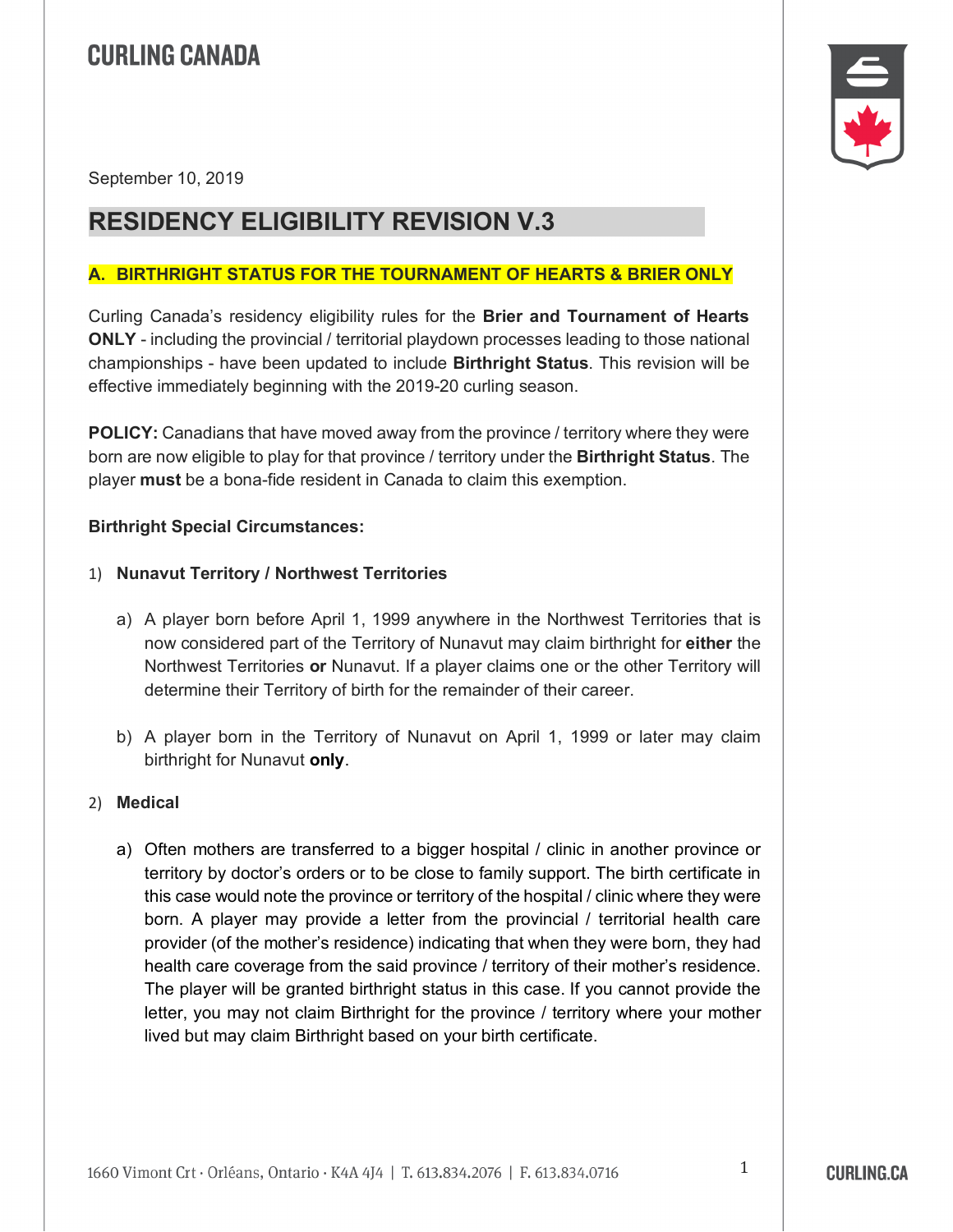

#### 3) **Border Towns / Northern Ontario**

- a) Canadians born in border towns such as Lloydminster (which has geographical boundaries in both Saskatchewan and Alberta) will be assigned a *'birthright home Member Association'* based on the province / territory indicated on their government documentation.
- b) The current Ontario and Northern Ontario border for curling will determine if a player was born in Northern Ontario or Ontario. If the town/city of the athlete's birth has a curling club, then they will be considered as born in the affiliation of that club. If the town / city of birth does not have a curling club, they will be assigned to the member association with the closest affiliated club to their birth town / city. *(Any disputes will be resolved by Curling Canada.)*

#### 4) **Born outside of Canada**

a) Canadian citizens not born in Canada **will not be** eligible for this option unless they can provide the government letter noted in bullet 2) *Medical*.

#### 5) **Full-time Students**

- a) Full-time students in good standing attending a recognized post-secondary educational institute, may play in the **Tournament of Hearts** or the **Brier** in one (1) of these four (4) jurisdictions:
	- i) for the province or territory where they are attending school, **or;**
	- ii) for the province or territory where they maintain their residence of record, **or;**
	- iii) for the province or territory where they were born, **or;**
	- iv) for any province or territory as a Free Agent. *Note:* students **may be** required to provide proof of registration and academic standing.

#### 6) **Miscellaneous**

- a) An individual may only participate in the playdown process for the Tournament of Hearts or the Brier in **one (1)** province or territory in a specific championship season.
- b) Where eligible, Canadians may play for different member associations year to year. For example, in 2019-2020 they play in territory 'A' where they were born. Then in 2020-2021, they choose to play in province 'B' where they reside.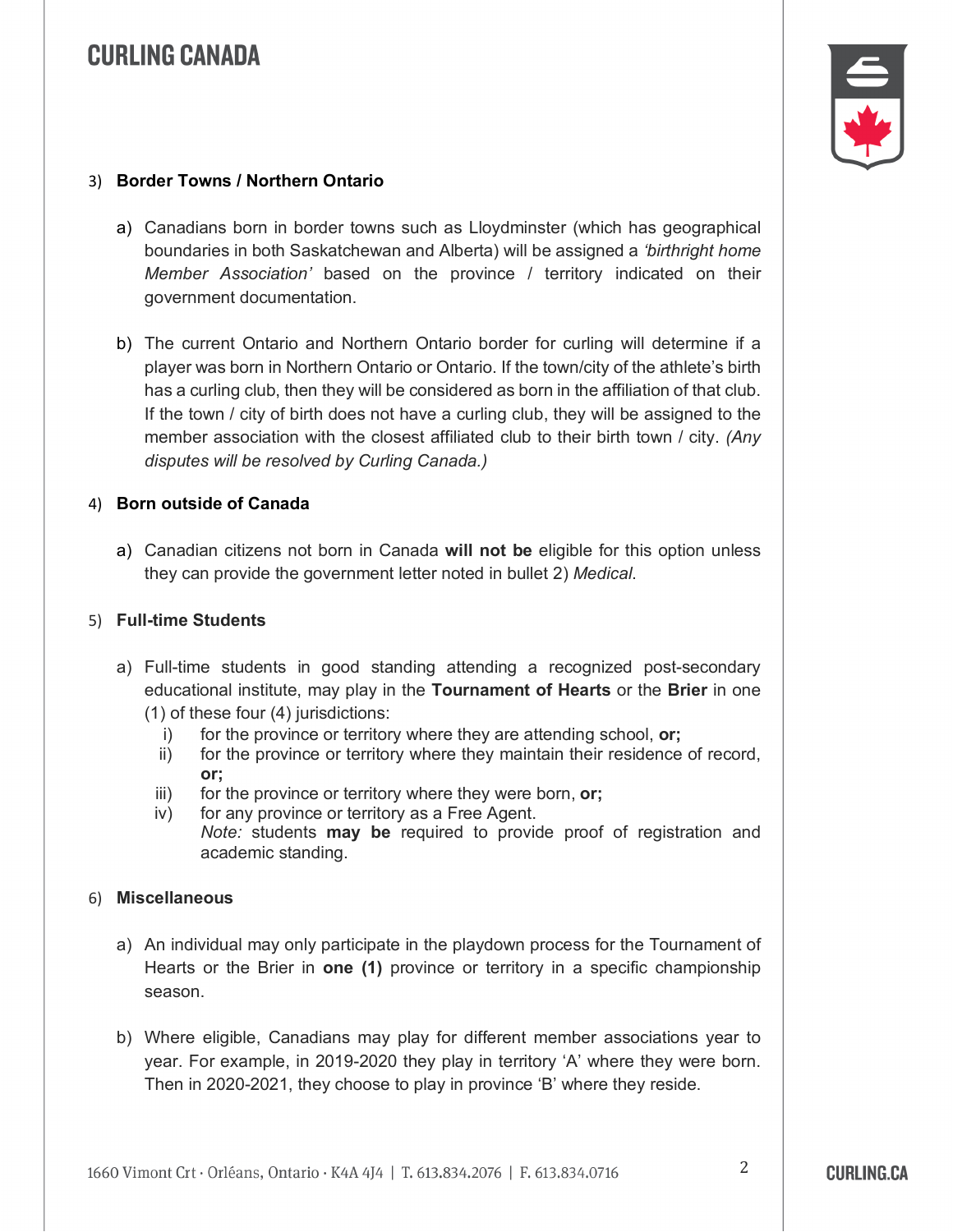

c) Free Agents, athletes using the birthright option, and student-athletes are allowed to participate in any other event they are eligible for in the province or territory where **they reside or have declared as their residence**. For example, a player residing in province 'A' chooses to be a free agent in province 'B" for the Tournament of Hearts. In the same season, this player can participate in the 4 person Mixed competition for province 'A'.

**B. Residency & Eligibility rules for the Tournament of Hearts and Brier leading to the respective World Curling Federation (WCF) championships will be updated as follows:**

**An athlete in competition for the Tournament of Hearts or Brier (at all levels):**

- 1) Must be a Canadian citizen.
- 2) Must be a **bona fide resident** of the province / territory they intend to represent. Member Associations may allow Canadian citizens who are residents of border towns in the United States, and who are active members in good standing of affiliated Canadian curling clubs, to participate.
- 3) **Birthright:** born in the province / territory in which they intend to represent.
- 4) Must not have competed for any other member country in any World Curling Federation competition (at any level) the previous two curling seasons (a curling season is determined as September 1 to May 31).
- 5) May be a **Free Agent**. A Free Agent is a citizen and a resident anywhere in Canada who chooses to compete in any of the fourteen (14) member associations. *(note: both affected Member Associations must approve any Free Agent.)*

#### **C. Teams in competition for the Tournament of Hearts or Brier (at all levels):**

- 1) If one (1) player on a team of four (4) players is a free agent, the other three (3) players (including any alternate player) **must** be **bona-fide residents** in the province or territory and/or must have **Birthright Status.**
- 2) If a free agent is not used, all players on a team of four (4) players **must** be **bona-fide residents** in the province or territory and/or must have **Birthright Status.** Any alternate **may** be a Free Agent.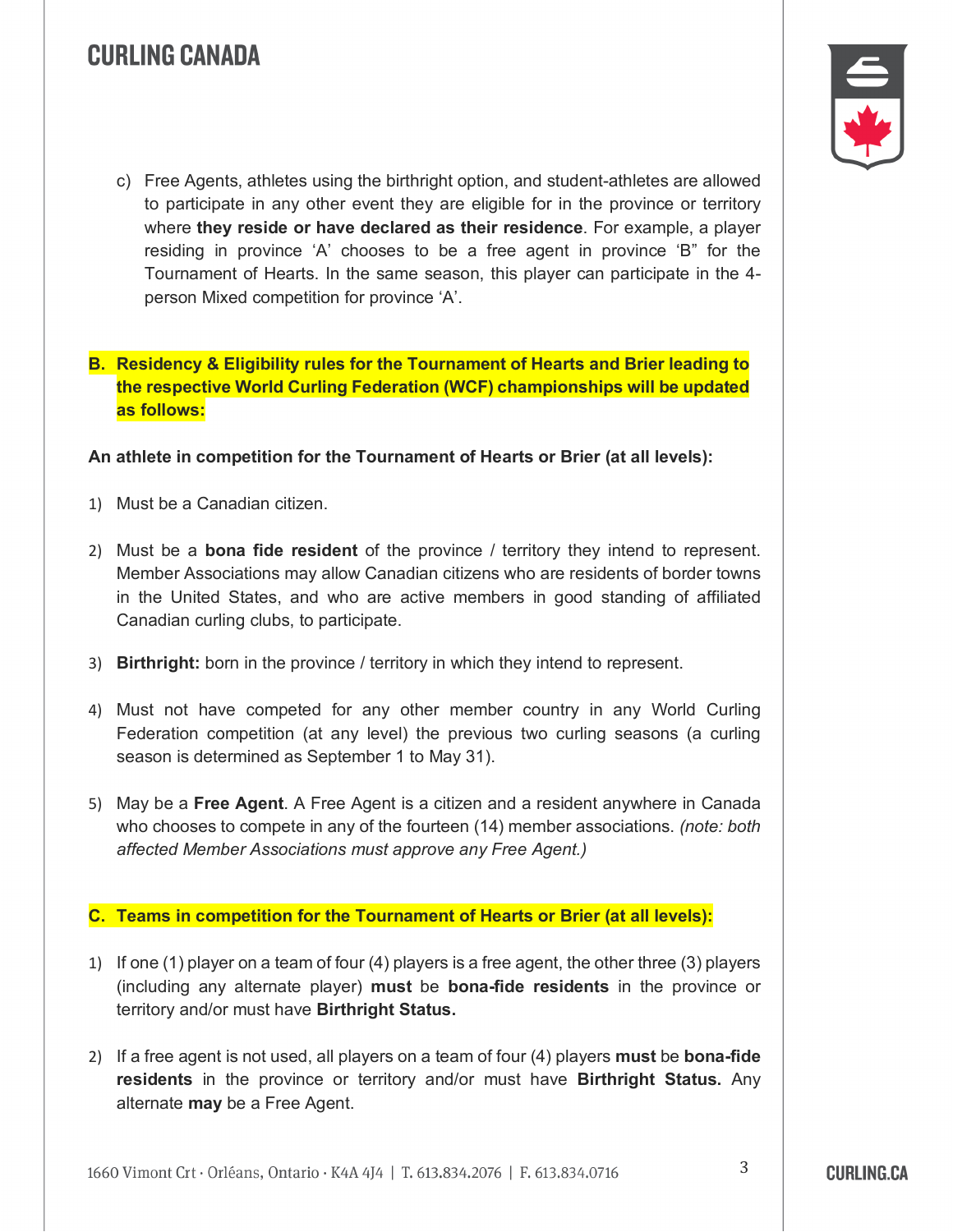- 3) All four (4) or five (5) team members may claim birthright status.
- 4) Must be a member in good standing of the same affiliated curling club. *(Member Associations may adjust this to one or more affiliated curling clubs.)*

### **D. PROOF OF RESIDENCY**

To ensure that all individuals are treated equally, an individual must be able to provide proof to be considered **a resident** or to have **birthright status** for playdown purposes.

An individual claiming to be a bona fide **resident** of a province or territory whose playdown structure he or she wishes to enter, must be able to provide a minimum of three (3) of the following four (4) items to the Member Association (if requested):

- a) Current Driver's Licence (or valid travel picture ID) from that province / territory;
- b) Current Health Care Card from that province/territory;
- c) Letter from employer confirming employment within the province/territory;
- d) Statement from landlord (if renting) or bank (if owned) confirming residency within the province / territory – a copy of a property tax invoice for non-mortgaged property is also adequate. Recommend a statutory declaration be obtained.

*Note: In addition to providing the above documentation, an individual must spend the majority of their non-compete time in the province / territory in which they are claiming to be a bona fide resident.*

To participate in any Curling Canada Championship, **individuals MUST be bona fide residents** of the province or territory in which they wish to enter play prior to **September 1st** of the year preceding the championship season. This time frame may be shortened in the following circumstances:

- a) Transfer due to employment
- b) School attendance
- c) Military service and transfer

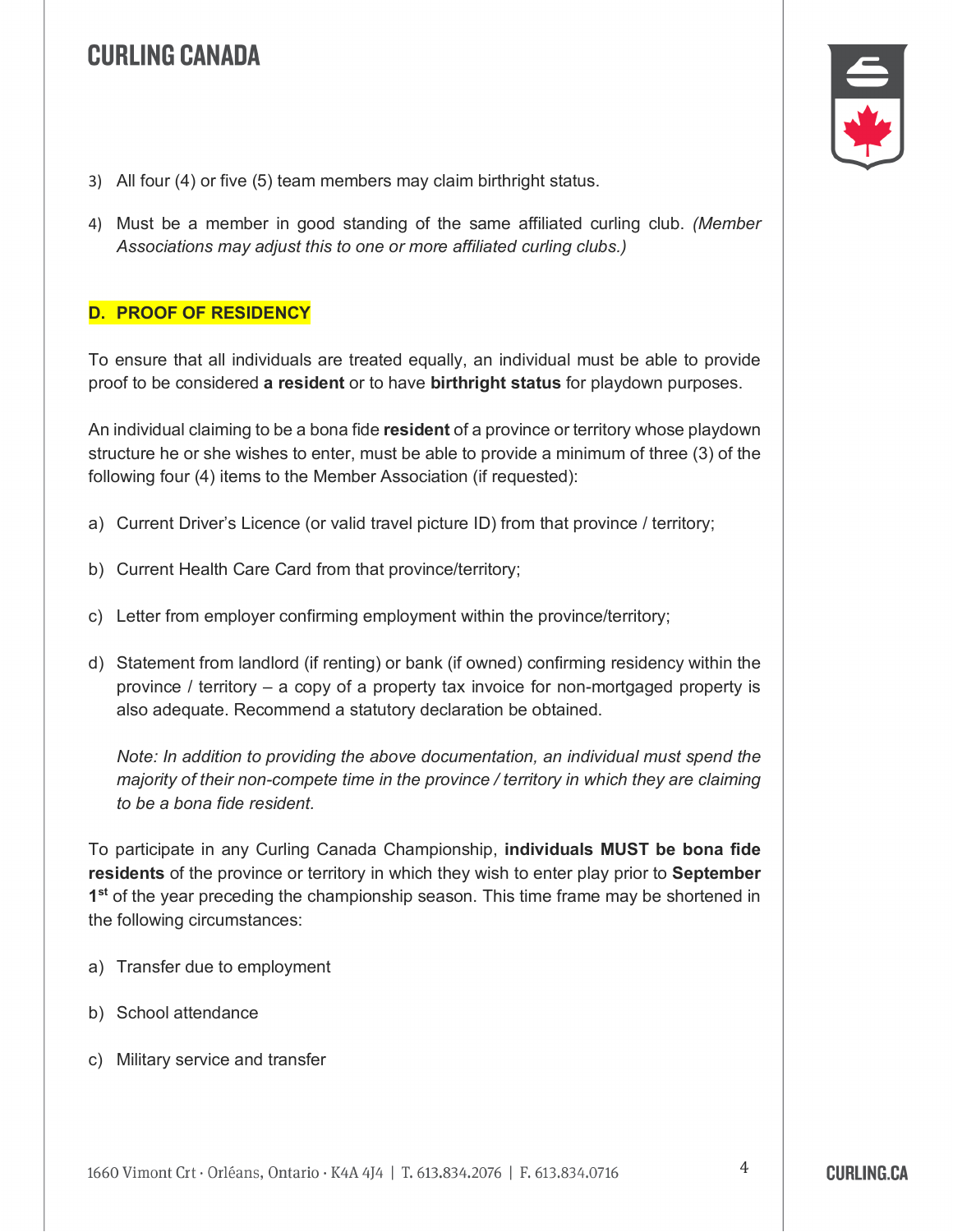

Exemptions may be made in exceptional circumstances if granted by the two (2) Member Associations affected:

- a) Individuals live within a short distance of a provincial / territorial boundary;
- b) Individuals that reside in province / territory "A" and conduct the majority of their work outside of province / territory "A", may represent province / territory "A" on the assumption that they can validate that the majority of their non-work and nontrain/compete time is spent in province / territory "A".
- c) Individuals that have a primary residence in province / territory "A", a temporary / secondary residence in province / territory "B", and who conduct the majority of their work in province territory "B", may represent province / territory "B" on the assumption that they can validate that the majority of their work-related time is spent in province / territory "B". The individual must be able to provide positive proof that their predominant employment from September  $1<sup>st</sup>$  to May  $31<sup>st</sup>$  of the curling season the exemption is being requested, will be located with the geographical area of the Member Association they wish to represent.

#### **E. PROOF OF BIRTH**

The athlete will produce a valid birth certificate or valid passport or a letter from the provincial / territorial health care provider (of the mother's residence) indicating when they were born that they had health care coverage from the said province / territory of their mother's residence. Curling Canada will keep a permanent digital record of each athlete's birth province or territory as part of our athlete database.

#### **F. PROOF OF ACADEMIC STANDING**

A student may be requested to provide proof of registration and academic standing.

#### **G. PROCESS FOR EXEMPTION REQUESTS FOR RESIDENCY OPTION**

a) Exemption requests must be received by Curling Canada and the respective Member Associations **a minimum of thirty (30) days prior to the Member Association's deadline for entry to the first stage of the championship in question.**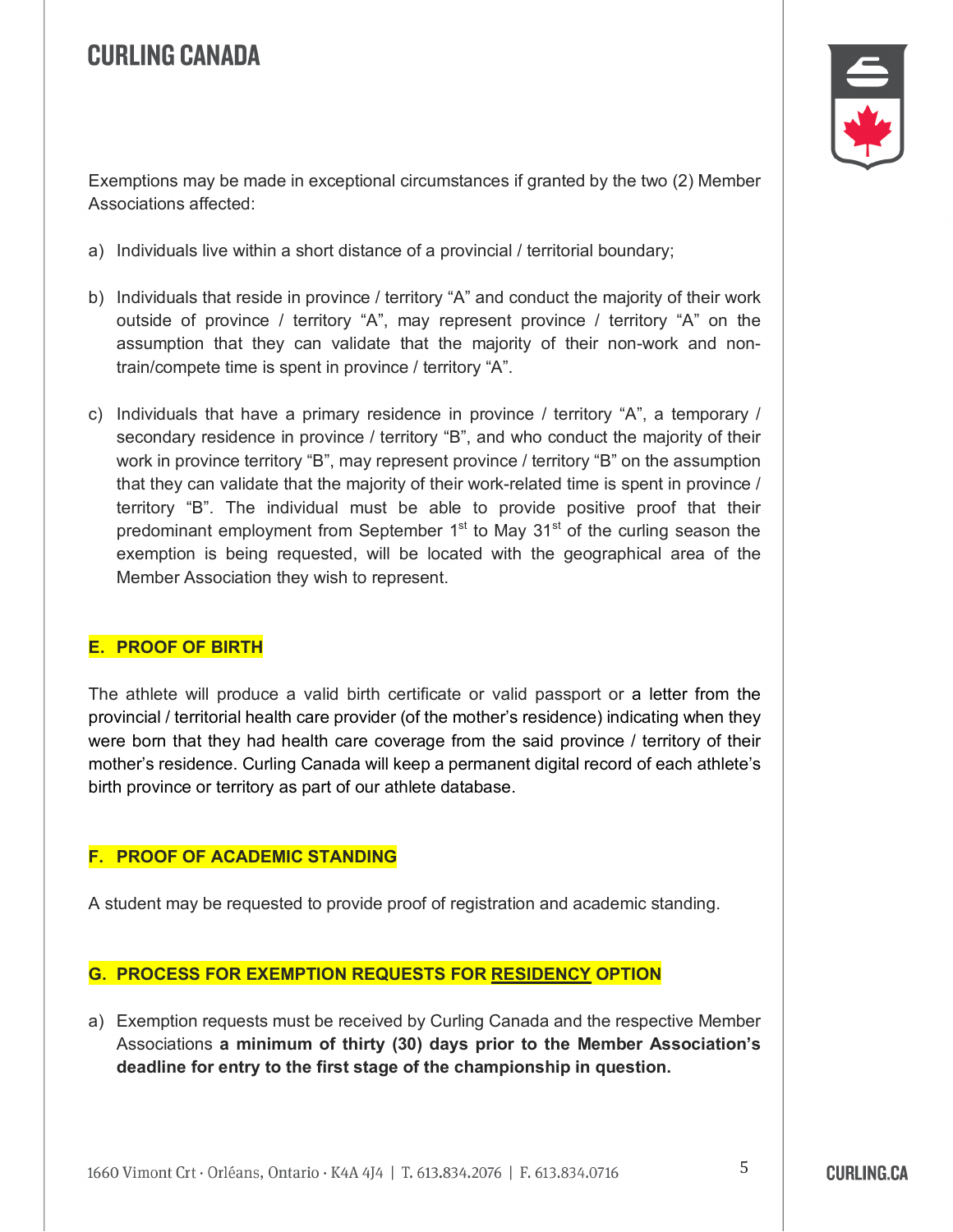

- b) Detailed information noted in **D. Proof of Residency** will be required with the exemption request.
- c) The respective Member Associations will review all information and approve or deny the application.
- d) If Member Associations cannot agree on a decision, a committee that includes the following three individuals will make the decision and their ruling will be considered final:
	- i) Chief Executive Officer, Curling Canada;
	- ii) Director, High Performance, Curling Canada;
	- iii) Vice-Chair of the Operations Advisory Council (must be an Executive Director of one of the fourteen (14) Member Associations).
- e) Individuals who have employment in two (2) curling jurisdictions may be required to participate in a formal interview that will include the identified employer, a representative of the Member Associations and the Director, High Performance, Curling Canada.
- f) Individuals that meet exemption criteria will be considered bona fide residents of the province / territory granting the exemption. They are not considered free agents.

In the case when a team enters the Provincial / Territorial Canadian Championship playdown process and is found **not** to be following the residency rules, the entire team risks being suspended for **one (1) year** from Curling Canada and Member Association sanctioned events. Suspension shall only be implemented subsequent to due process and it is determined that residency and/or exemption related information has been provided in a fraudulent manner.

#### **H. PROCESS FOR RESIDENCY CHALLENGES**

It is understood that the residency rules will be national in scope and, in the event the rules are challenged, Curling Canada will assist in the defense of any challenge at the Member Association level and/or protect Curling Canada's interest and its costs, as the Associations mutually deem appropriate. **Note: there is not a process to challenge birthright or student enrollment.**